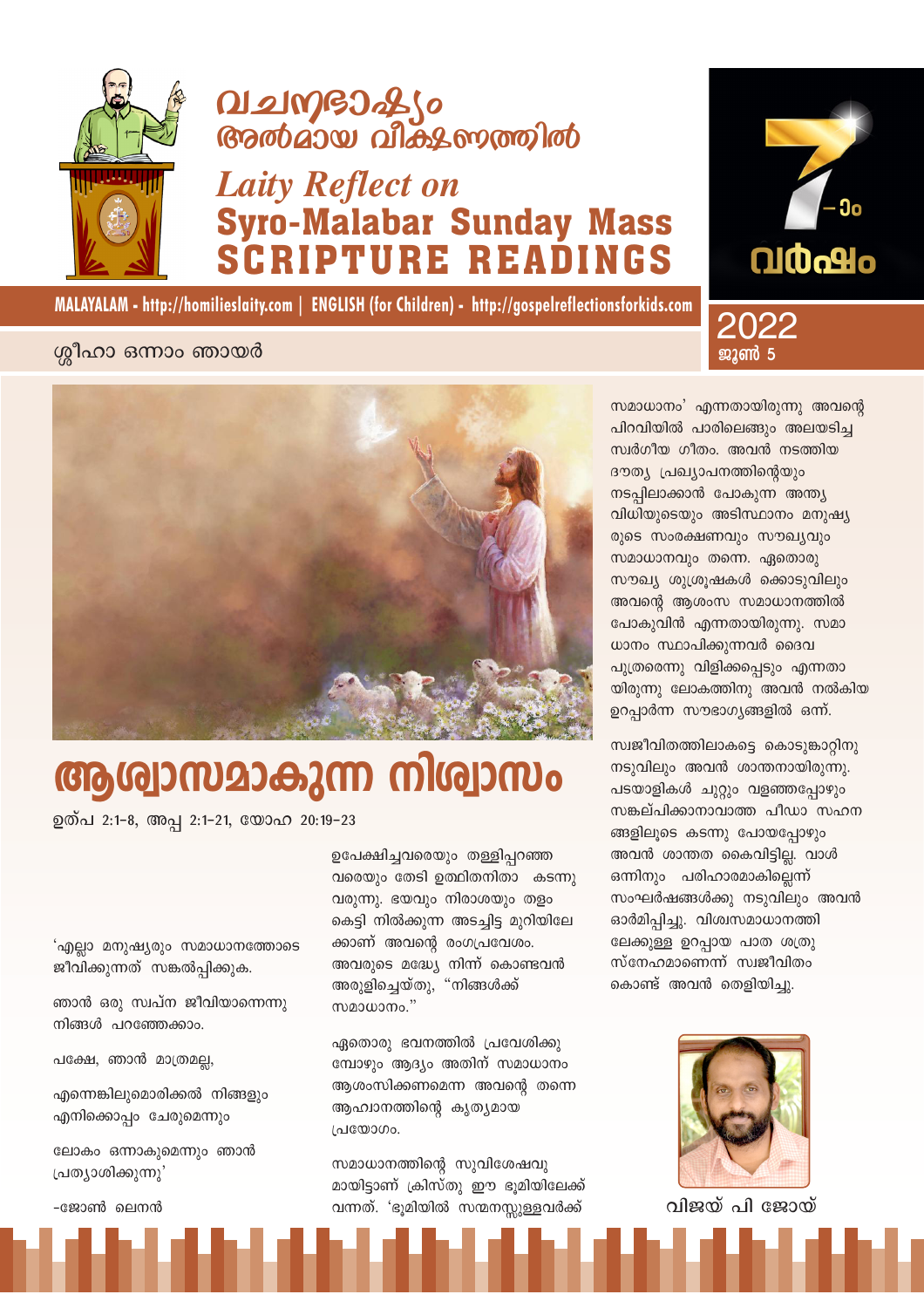ജീവതത്തിലുടനീളം ശാന്തിയിൽ വ്യാപാരിക്കാനും ശാന്തത പ്രദാനം ചെയ്യാനുമായിരുന്നു ക്രിസ്തു ശ്രമിച്ചത്. മടങ്ങി പോകുമ്പോൾ അവൻ ശിഷ്യർക്കായി ഒരുക്കി വയ്ക്കുന്ന രണ്ട് സമ്മാനങ്ങളിൽ ഒന്ന് ഈ ശാന്തിയും മറ്റൊന്ന് അവന്റെ ആത്മാവുമാണ്.

വലിയ ദുഃഖ ദുരിതങ്ങൾക്ക് നടുവിലും ദൈവം അരികിലുണ്ടെന്ന വിശ്വാസവും പ്രത്യാശയുമാണ് സമാധാനം. ആ ദൈവത്തിന്റെ ആത്മാവ് എന്നും ഉള്ളിലുണ്ടാകുമെന്ന ഉറപ്പാണ് പന്തക്കുസ്ത.

## വിശാലതയിലേക്ക് വിടരാൻ ഒരു വിത്ത്

'നക്ഷത്രങ്ങൾക്കും അപ്പുറത്തേക്ക് ഭാവനകളെയും ലക്ഷ്യങ്ങളേയും കൊണ്ടു പോകേണ്ടവരാണ് ക്രിസ്ത്യാനികൾ'- ഫ്രാൻസിസ് ഷെഫേർ

സഭയുടെ പിറന്നാളാണ് പന്തക്കുസ്ത. അടച്ചിട്ട മുറിയിലായിരുന്നു ശിഷ്യരുടെ ഒത്തുചേരലുകളെങ്കിലും ഉത്ഥിതൻ പ്രത്യക്ഷനായതും പരിശുദ്ധാത്മാവ് ആഗതമായതുമൊക്കെ അടഞ്ഞ വാതിലുകളെ ഭേദിച്ചായിരുന്നു. വിശാലമായ ലോകത്തിന്റെ അതിരു കളിലേക്കുള്ള ക്ഷണം കൂടിയായിരുന്നു അത്. സഭയെ സംരക്ഷിക്കാനും വരദാന ഫലങ്ങളാൽ സമ്പുഷ്ഠ മാകാനും ദൈവത്തിന്റെ ആത്മാവ് ലോകാവസാനത്തോളം സഭയ്ക്കൊപ്പം ഉണ്ടാകുമെന്ന വാഗ്ദാനവും ക്രിസ്തു അവർക്ക് നൽകുന്നുണ്ട്.

ജാതി-മത-വർണ്ണ-വർഗ്ഗ-ദേശങ്ങൾ ക്കുമുപരിയായ വിശാല ചിന്തകളും വലിയ സ്വപ്ങ്ങളും പങ്കുവയ്ക്കപ്പെടുന്ന ഒരിടമായി സഭ വളർന്നു വികസിക്കണം എന്നതായിരുന്നു ക്രിസ്തുവിന്റെ സ്വപ് നം. പന്തക്കുസ്താനാളിലെ പത്രോ സിന്റെ പ്രസംഗം എല്ലാവർക്കും തങ്ങളുടെ മാതൃഭാഷയിൽ മനസി ലാക്കാനായി എന്നത് ക്രിസ്തു ആഗ്ര ഹിക്കുന്ന സാർവ്വജനീന ഭാവത്തിന്റെ തെളിവാണ്. യഹുദ വംശത്തിനു പുറത്തുള്ളവരെ തേടി പോകാൻ പൗലോസ് തയ്യാറായതും ഇതിന്റെ തുടർചയാണ്. സമീപസ്ഥരായ ഞങ്ങളോടും വിദുരസ്ഥരായ നിങ്ങ ളോടും ക്രിസ്തു സമാധാനത്തിന്റെ

സുവിശേഷം പ്രസംഗിച്ചു എന്നതായിരുന്നു അവന്റെ സാക്ഷ്യം.

ആ ആദിമ ചൈതന്യത്തിൽ നിന്നും വൃതിചലിച്ചുകൊണ്ടു അന്യമത സ്ഥരോട് കൂട്ടുകൂടരുതെന്നും സാധിക്കുന്ന സാഹചര്യങ്ങളിലെല്ലാം അവരിൽ നിന്നും അവരുടെ സേവനങ്ങളിൽ നിന്നു പോലും അകന്ന് നിൽക്കണമെന്നും അവരെ എങ്ങനെ യെല്ലാം ഒറ്റപ്പെടുത്താമോ അതിനാ യുള്ള ശ്രമങ്ങൾ ഉണ്ടാകണമെന്നും വചനവേദികളിൽ നിന്നു പോലും ആഹ്വാനങ്ങൾ ഉയരുകയും, ഇടവകകളിലും പ്രാർത്ഥനാ കുട്ടായ്മ കളിലും മാത്രമായി നമ്മുടെ വിശ്വാസ പ്രഘോഷണങ്ങൾ ഒതുങ്ങുകയും ചെയ്യുമ്പോൾ, സഭ എങ്ങനെ ലോകത്തിന്റെ വിശാലതയിലേക്ക് വിടർന്ന്, ക്രിസ്തുവിന്റെ പരിമളമായി മാറുമെന്നത് ഉത്തരം കിട്ടാത്ത ചോദ്യമായി അവശേഷിക്കുന്നു. അപ്പോഴും സഭാസംവിധാനങ്ങളിലും സ്ഥാപനങ്ങളിലും അടച്ചുപുട്ടി അവ നൽകുന്ന സുരക്ഷിതത്വത്തിലും അവയ്ക്കുള്ളിലെ നിയമപാലനത്തിലും മാത്രം ശ്രദ്ധിച്ചു ജീവിക്കാനാണ് സഭാ നേതൃത്വം ശ്രമിക്കുന്നതെന്നത് കാര്യങ്ങളെ കൂടുതൽ വഷളാക്കുന്നു.

ഒഴുക്കില്ലാത്ത ജലം മലിനമാകും പോലെ വർത്തമാന സഭയിൽ മാലിന്യങ്ങളേറി വരുകയാണ്, പ്രപഞ്ചം മുഴുവൻ നിറഞ്ഞു നിൽക്കുന്ന ദൈവത്തിന്റെ ആത്മാവിനെ സ്വീകരിച്ചവരാണ് തങ്ങളുടേതായ ദേശത്തിന്റെയും സമുദായത്തിന്റെയും പാരമ്പര്യത്തിന്റെയുമൊക്കെ വേലിക്കെട്ടുകൾക്കുള്ളിൽ കഴിഞ്ഞു കൂടാൻ ആഗ്രഹിക്കുകയും വാശി പിടിക്കുകയും ചെയ്യുന്നത് എന്നത് പരിതാപകരമായ വസ്തുതയാണ്. എന്റെ ഭവനം സകല മനുഷ്യർക്കുമുള്ള പ്രാർത്ഥനാലയം എന്ന് വിളിക്കപ്പെടണമെന്ന ക്രിസ്തുവിന്റെ രക്ഷാകര പദ്ധതിയുടെ കടയ്ക്കലാണ് വർത്തമാന സഭ കത്തി വയ്ക്കുന്നത്. പന്തക്കുസ്താ, ആത്മാവിന്റെ ആഘോ ഷം മാത്രമല്ല, ആത്മശോധനയ്ക്കുള്ള അവസരവും കൂടിയാകട്ടെ.

'വിശാലമായ ഇടങ്ങളിലേക്ക് നോക്കിയിരുന്നാൽ ആത്മാവിനു ചിറക് മുളയ്ക്കും'- പൗലോ കൊയ്ലോ.

#### സമാധാന കൂടാരം

AD 404 ലായിരുന്നു അത്. തിങ്ങി നിറഞ്ഞ ആംഫി തീയേറ്ററിന് നടുവിൽ പരസ്പരം കൊല്ലാൻ തയ്യാറായി നിൽക്കുന്ന ഗ്ലാഡിയേറ്ററുമാരുടെ ഇടയിലേക്ക് സഹോദരർക്കിടയിൽ കലഹമരുതെന്നും മനുഷൃർ പരസ്പരം ഇങ്ങനെ കൊന്നു തള്ളുന്നത് നിർത്തലാക്കു എന്നും വിളിച്ചു പറഞ്ഞു കൊണ്ട് ഒരു വൃദ്ധൻ ചാടി വീണു. ആജ്ഞാപിച്ചിട്ടും പിടിച്ചുമാറ്റിയിട്ടും തന്റെ ഉദ്യമത്തിൽ നിന്നും പിന്മാറാത്ത രസം കൊല്ലിയായ ആ മനുഷ്യനെ വധിച്ചു കളയാൻ ദേശാധിപതി ഉത്തരവായി. വാളൊന്നു മിന്നി മറഞ്ഞപ്പോൾ ആ വയോധികന്റെ സ്വരത്തോടൊപ്പം, ആർത്തു വിളിച്ചിരുന്ന ജനക്കുട്ടവും നിശബ്ബരായി. പിന്നീടോരോരുത്തരും താന്താങ്ങളുടെ ഇരിപ്പിടം വിട്ടു എഴുന്നേറ്റു പോയി. അന്നങ്ങനെ മറ്റൊന്ന് കൂടി സംഭവിച്ചു. കൊളോസിയത്തിലെ മനുഷ്യ ക്കുരുതികൾക്ക് വിരാമമായി.

മനുഷ്യർക്കിടയിൽ സാഹോദര്യവും സമാധാനവും ഉറപ്പാക്കേണ്ടത് ക്രിസ്ത്യാനികളുടെ ദൗത്യമാണെന്ന് തിരിച്ചറിഞ്ഞ് അതിനു വേണ്ടി ജീവൻ ബലി നൽകിയ ആ വന്ദ്യ വയോധി കനായ വി. ടെലിമാക്കുസിനെ സഭ ഓർമ്മിക്കുന്നത് സമാധാന ദിനമായ ജനുവരി 1 നാണ്.

നിങ്ങൾക്ക് സമാധാനം എന്ന ആശംസയ്ക്കൊപ്പമാണ് ഞാൻ നിങ്ങളെ അയക്കുന്നു എന്ന ദൗതൃവും ക്രിസ്തു ശിഷ്യരെ ഭരമേല്പിക്കുന്നത്. ലോകമെങ്ങും സമാധാനത്തിന്റെ സുവിശേഷ വാഹകരാകാനുള്ള വിളിയാണത്. ആരും വിശക്കരുത്, ദാഹിക്കരുത്, അഭയാർഥികളാകരുത്, അപമാനിതരും ഏകാകികളുമാകരുത്, രോഗ പീഡകളാൽ ദുരിതമനുഭവി ക്കരുത് എന്നൊക്കെ ഉറപ്പിക്കാനുള്ള ചുമതലയും സഭയെ ആണ് അവൻ ഏൽപ്പിച്ചിരിക്കുന്നത്. അന്ത്യവിധിയിലെ അവന്റെ ചോദ്യവും അതിനെപ്പറ്റി മാത്രമായിരിക്കും. സമരിയാക്കാരന്റെ ഉപമയിലേതു പോലെ ക്രിസ്തുവിന്റെ രണ്ടാം വരവോളം മനുഷ്യർക്ക് സൗഖ്യവും സാന്ത്വനവും നൽകുന്ന ആതുരാലയമാകണം സഭ. സകല മനുഷ്യർക്കുമുള്ള പ്രാർത്ഥനാലയം